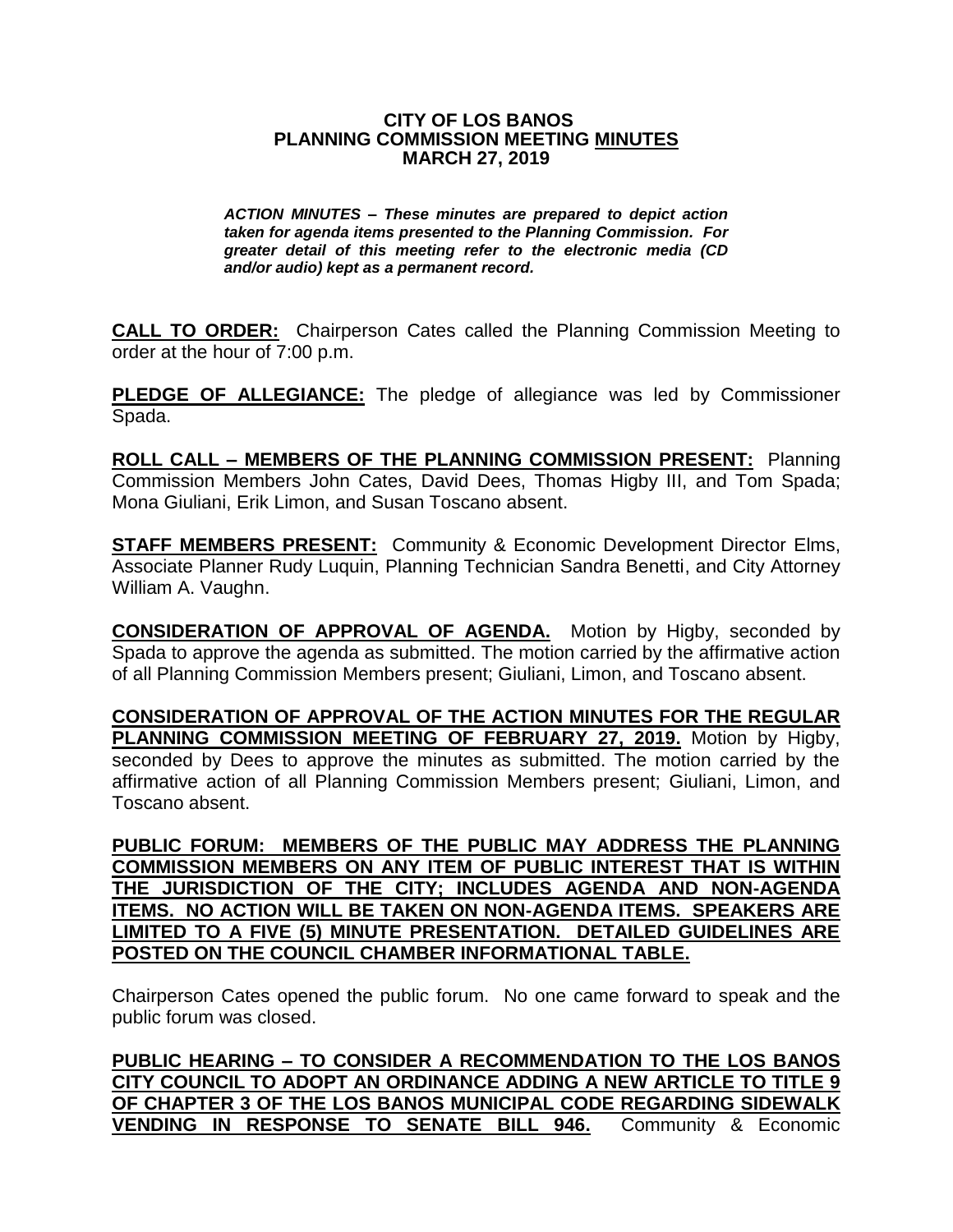Development Director Elms presented the staff report, which included a PowerPoint presentation.

Commissioner Dees spoke of his resentment towards the state for forcing this on local governments and inquired about the associated permit fee.

Community & Economic Development Director Elms responded that the user fee study will determine the fee.

Commissioner Dees stated that Code Enforcement will be hard pressed to monitor, so the public will have to police, and suggested having a large and bright colored permit on the cart.

Community & Economic Development Director Elms stated that each vendor will wear an ID badge and have a permit along with Conditions of Approval on their person.

Commissioner Dees suggested to consider font size as well for the permit and inquired if this ordinance applies to schools.

Community & Economic Development Director Elms stated that there is language specific to schools within the ordinance.

Commissioner Dees inquired if there are restrictions on areas where there are no sidewalks.

City Attorney Vaughn responded that the definition of sidewalk vendor clarifies it is to take place on public sidewalk or pedestrian path of travel.

Commissioner Higby inquired as to how we ensure vendors stick to the path of travel.

City Attorney Vaughn responded that it would be on a complaint basis.

Commissioner Higby inquired about noncompliance.

City Attorney responded that statute is quoted in the ordinance, how it cannot be a criminal violation, also entitled to reduction in fine if shown financial hardship, and spoke of the administrative citation process.

Commissioner Dees inquired about the plan to notify the folks who currently vend that would fall under this.

Community & Economic Development Director Elms responded that staff will reach out to them upon their business license renewal when we that determination has been made.

Chairperson Cates opened the public hearing. KATHY BALLARD, Los Banos, spoke of how the City doesn't have this type of vending currently, how it's not a problem at this point, it's obtrusive to brick and mortar, concerned about sales tax, how street vendors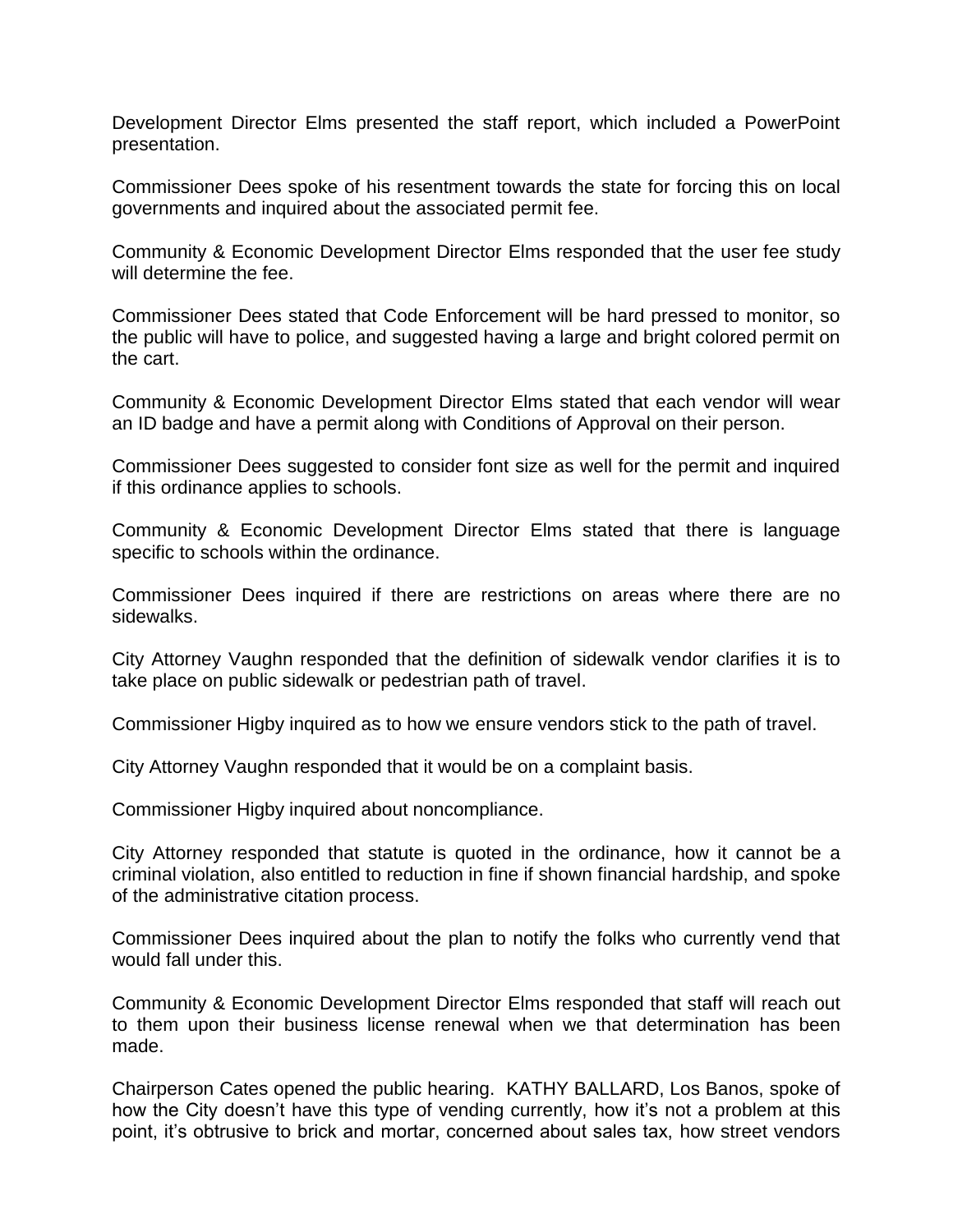are dishonest about the amount they sell, how its not a huge problem right now and she understands that the state enacted this law but she wants to voice her opinion, and she hopes it doesn't turn into a big problem in the future.

No one else came forward to speak and the public hearing was closed.

Motion by Dees, seconded by Spada to adopt Planning Commission Resolution No. 2019-04 – Recommending to the City Council Adoption of an Ordinance of the City Council of the City of Los Banos Amending Title 9 Chapter 3 of the Los Banos Municipal Code Adding a New Article 45 to Create a Sidewalk Vending Program, Amending Related Provisions of the Los Banos Municipal Code and Making a Determination of Exemption under CEQA. The motion carried by the affirmative action of all Planning Commission Members present; Giuliani, Limon, and Toscano absent.

## **COMMUNITY & ECONOMIC DEVELOPMENT DIRECTOR REPORT.**

Planning Commission Academy a few weeks ago, great conference, really great information, thanked those who attended, and looks forward to the conference next year.

### **PLANNING COMMISSION MEMBER REPORTS.**

**CATES:** Thanked the City Council for allowing the Planning Commission to go to the Planning Commissioners Academy, how our staff is very functional, so many differences between our City and the larger communities, how they had a great chauffer and had a great time.

**DEES:** Spoke of Measure V finalized report, how the committee has requested that the City to provide a location on 4/17/19 and inquired if Community & Economic Development Director Elms has information.

Community & Economic Development Director Elms responded that the Public Works Director would be the point of contact for this and how she is sure he is handling it.

Commissioner Dees spoke of how he enjoyed Planning Commissioner Academy, how the sessions seemed to cater to larger communities, commended staff for doing an excellent job, great bonding experience for the group, and how each one of us cares for the City.

Commissioner Dees spoke of how Burger King had received approval for Site Plan Review a year ago, how they removed the trees and hedges and never replaced it, and now there is no separation between commercial and residential.

Community & Economic Development Director responded that the new landscaping that was put in meets the City's standards and staff has not received complaints since the new landscaping was put in.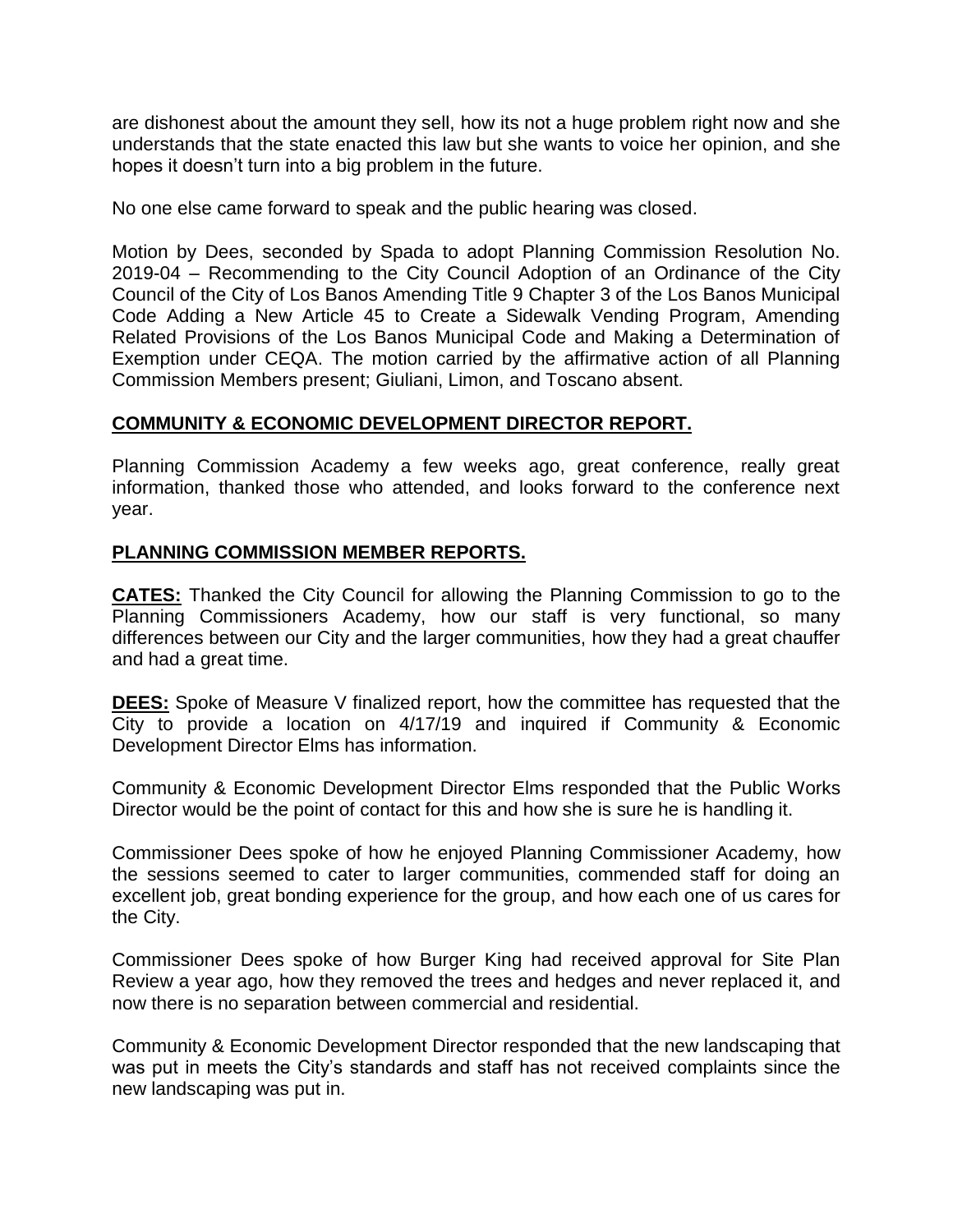Commissioner Dees stated that the intent to put shrubs in was to put a barrier between residential and commercial and short shrubs don't provide that barrier.

#### **GIULIANI:** Absent.

**HIGBY:** Inquired about a meeting that took place yesterday regarding the highspeed rail and asked if Community & Economic Development Director Elms had information.

Community & Economic Development Director Elms stated she was not aware or invited to a meeting yesterday, but the City is in contact with the High Spped Rail Authority staff regarding impact to the City and schools, and staff is told special consideration is given to environmental groups not municipalities.

#### **LIMON:** Absent.

**SPADA:** Inquired if Marshall's will have a loading dock.

Community & Economic Development Director responded that in the rear there will be a roll up door, not a loading dock.

Commissioner Spada stated that he doesn't want to see anything like the loading dock at Harbor Freight Tools.

Community & Economic Development Director Elms stated that its within an existing fenced area in the rear.

Commissioner Spada spoke of how he hopes the back of the building stays somewhat visually pleasing since it faces the junior high school.

Community & Economic Development Director Elms responded that the tenant improvement plans are for interior and not related to a loading dock but she will look into it.

Commissioner Spada stated that his wife is having spine surgery on Friday and he may not be at the next Planning Commission meeting.

#### **TOSCANO:** Absent.

**ADJOURNMENT:** The meeting was adjourned at the hour of 7:51 p.m.

APPROVED:

*/s/ John Cates* 

John Cates, Planning Commission Chairperson